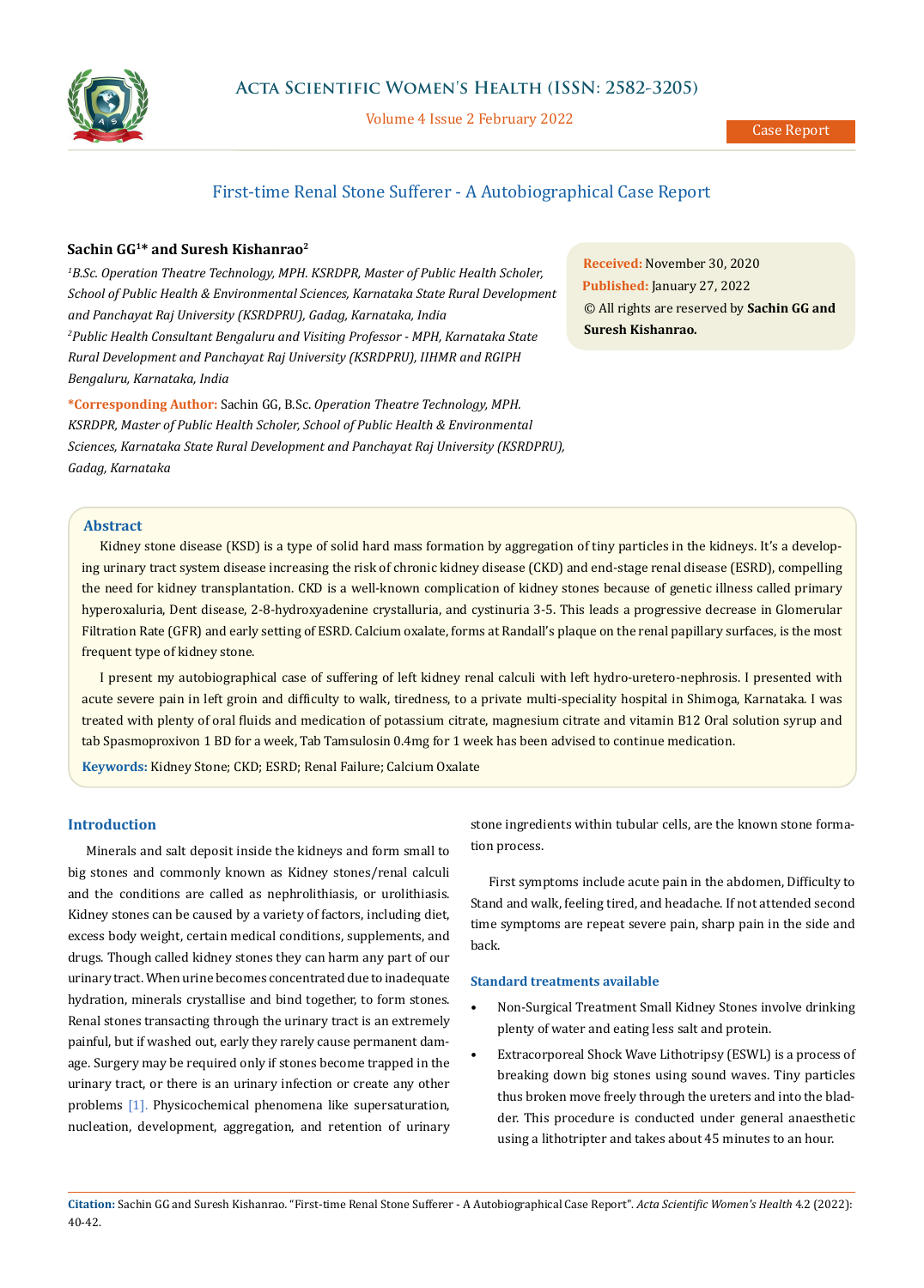- Tunnel Surgery: The stones are removed approaching the affected side kidney through a small incision in the back. This is recommended only when ESWL fails, and it is performed under general anaesthesia as an inpatient procedure.
- Ureteroscope: When a stone lodges in the ureter or bladder, ureteroscope- a thin tube with a camera inserted through the urethra into the bladder and ureter. First the stone is located, then trapped or broken into smaller pieces using a laser, allowing it to pass through the urine.
- Laser Lithotripsy: Laser lithotripsy breaks down stones in the kidneys or ureters, allowing them to move through the ureters and expelled in urine [2].

#### **Case History**

I am a 25-year-old male college student reported on 08/07/21 with symptoms of acute pain in lower abdomen, difficulty to stand, around 8.15 am for the first time. It recurred the second time symptoms on 12/07/21. I visited Sahyadri multi-speciality hospital Shimoga, Karnataka and consulted a urologist with severe pain in the side and back.

- **On Examination:** Blood pressure 121/79 mm hg, Pulse 81, SPO<sub>2</sub>: 99%,
- **Investigations:** Ultrasound scanning done
- **Impression:** B/L Renal lithiasis Left Hydroureteronephrosis due to impacted LUVJ calculus.

### **CT Scan report**

- Urinary bladder appears well distended, no focal lesion/calculus seen.
- Both kidneys normal in size, shape, and density.
- Left vesicoureteral junction calculus noted measuring 3.9 mm causing left sided Hydroureteronephrosis. Small left renal upper pole noted measuring 1.6 mm.

#### **Treatment given**

- Potassium citrate, magnesium citrate and vitamin B12 Oral solution 200 ml twice a day
- Plenty of Oral fluids: clear, watery fluid
- Tab Spasmoproxivon: Dicyclomine 1 BD for 1 week 10 mg 1-0- 1 tab
- Anticholinergic prescribed for irritable bowel syndrome
- Tab Tamsulosin 0.4mg for 1 week 1-0-1 tab.

### **Follow up**

Scanning repeated on 01/10/2021. Left vesicoureteral junction calculus was absent.

## **Discussion**

A kidney stone is a solid mass formed by collation of urine crystals. Low daily urine volumes due to inadequate hydration, saturation of the urine with calcium, oxalate, calcium phosphate, uric acid, or acidic urine and bacterial infections are some of the known factors that lead to stone formation [3]. Urolithiasis affects roughly 2% to 3% of the population. Within ten years, around half of individuals with past urinary calculi experience a recurrence. Males are two to three times more likely than females to have stone illness It occurs more frequently in adults than in the elderly.

A study of total 621 patients of urolithiasis in Manipur with history, physical examination, and urolithiasis confirmation by X-ray Kidney Ureter Bladder (KUB) or Ultrasound (USG) KUB between February 2016 and January 2018 reported flank pain like I suffered in in 35.6% patients. The male to female ratio was 1.01:1. 30.8%. 63.1% of studied population had single stone and commonly seen in the 31-40 years of age, whereas multiple stones  $(n = 59)$  were found most in the 41-50 years of age group. In my age group 21- 30, that was the second highest age group affected and 91 had a single stone and 36 had 2 or more stones [6]. 68.4% of studied patients had BMI between 25 and 29.9 kg/ $m^2$  in this study inferring that the patients with a body mass index (BMI) of  $\geq 25$  kg/m<sup>2</sup> were associated with a greater risk of kidney stone formation but I do not belong to high BMI population. Kidney was the most common site of calculus affecting in 419 (67.4%) cases as was in my case. In this study, 41.72% the calculus was on right side as compared to Hallawee S study had reported that calculi were found with equal frequency on either side with presence of stones on both the side in 26.24% as compared to this my left kidney and the stone.

A community-based survey in Ballabhgarh, near Delhi indicated the lifetime prevalence of urinary stones in the study participants as 7.9%. In that study my age group of 21-30 had 10 cases contributing to 29% of cases followed by 31-40 years at 26% [7].

Renal disorders such as polycystic kidney disease, renal tubular acidosis, and metabolic syndromes put the population at higher risk. Lifestyle and nutritional causes like low urine volume, high animal protein, oxalate, or salt meals, abnormal body weight, sed-

**Citation:** Sachin GG and Suresh Kishanrao*.* "First-time Renal Stone Sufferer - A Autobiographical Case Report". *Acta Scientific Women's Health* 4.2 (2022): 40-42.